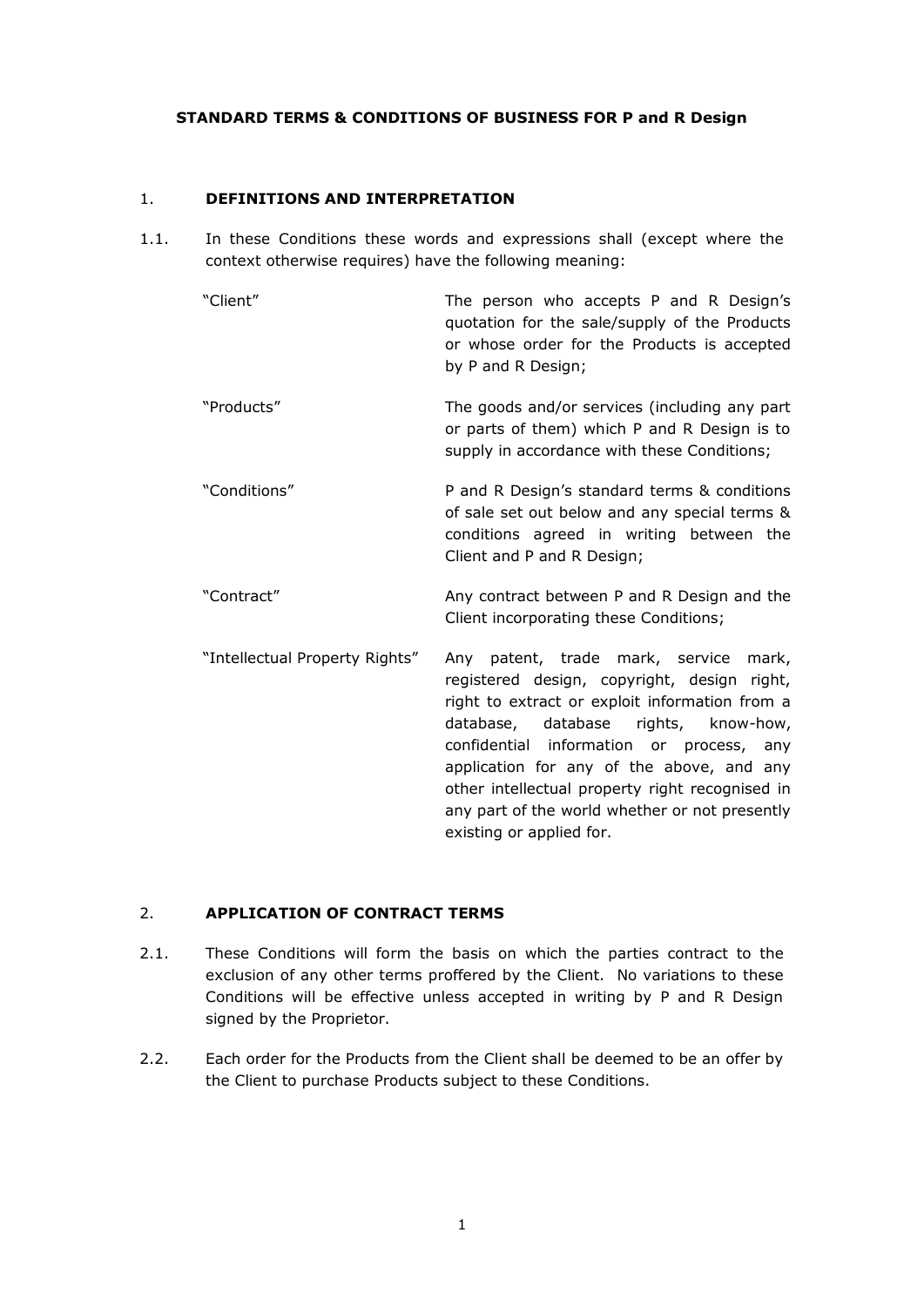# 3. **ORDERS AND SPECIFICATIONS**

- 3.1. No order placed by the Client shall be deemed to be accepted by P and R Design until P and R Design issues a written acknowledgement of order or (if earlier) P and R Design delivers the Products to the Client.
- 3.2. The quantity, quality and description of the Products and any specification for them shall be set out in P and R Design's quotation (if accepted by the Client) or the Client's order (if accepted by P and R Design). The Client shall be responsible for ensuring that the terms of its order and any applicable specifications are complete and accurate and that timely instructions and responses to requests for action on its part are given.
- 3.3. P and R Design shall not be obliged to agree to any request for a variation of an order but if it does it may vary the price originally agreed.
- 3.4. Where an order is accepted and the Client stipulates a date by which they will supply information or material to P and R Design, so that P and R Design can commence work on the Products, time shall be of the essence of that supply and failure to supply the information or materials by the stipulated date will result in P and R Design making an additional charge.

OR

P and R Design shall use its reasonable endeavours to undertake and complete the order for the Products in accordance with any timetable or dates that the Client has stipulated for the completion of the Products. However, any such timetable or dates are estimates only and P and R Design will not be liable for any delay or failure to perform in accordance with that timetable or those dates.

3.5. Unless agreed in writing, the Client may not cancel or vary an order once it has been accepted by P and R Design. *[Where an agreed cancellation occurs the Client shall indemnify P and R Design in full against all loss (including loss of profit), costs (including but not limited to the cost of all labour and materials used and deposits paid to third parties), damages, charges and expenses (including but not limited to any cancellation charges levied by third parties or subcontractors) incurred by P and R Design as a result of the cancellation.]*

# 4. **MATERIAL SPECIFIED/SUPPLIED BY THE CLIENT**

- 4.1. P and R Design reserves the right to reject any paper, plates or other materials supplied or specified by the Client if it believes such materials to be unsuitable. Where P and R Design rejects such materials, P and R Design may charge the Client the additional costs incurred by P and R Design in obtaining substitute materials of suitable quality.
- 4.2. Whilst P and R Design will take every care to ensure that the best possible results are achieved with the materials supplied or specified by the Client it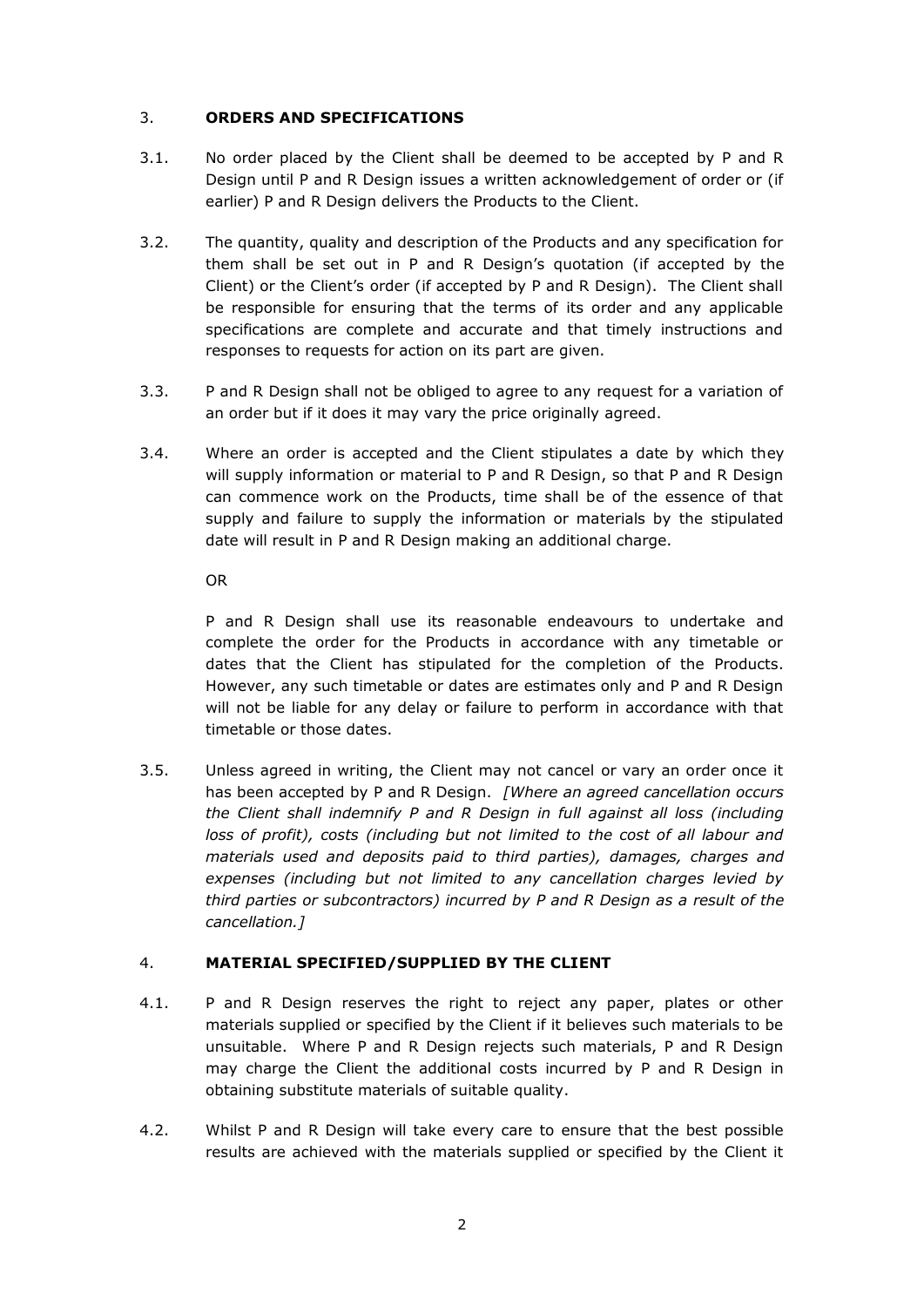cannot be responsible for imperfections caused as a result of defects in or the unsuitability of the materials supplied or specified.

4.3. The Client must ensure that any materials it supplies to P and R Design are adequate in number to cover normal spoilage.

#### 5. **PROOFS & COLOUR PRINTING**

- 5.1. P and R Design will submit to the Client proofs of all artwork for its approval, in the medium agreed by the parties. It is the sole responsibility of the Client to satisfy itself of the accuracy of the artwork in all proofs that P and R Design may be asked to produce. Once the Client has signed off the final PDF proof of the artwork via email, P and R Design will not be liable for any defects or errors subsequently found in the artwork nor will P and R Design be liable for any loss (including loss of profit), costs, charges or expenses resulting directly or indirectly from such defects or errors subsequently found.
- 5.2. P and R Design will use its reasonable endeavours to obtain the best colour reproduction. However due to differences in equipment, paper, inks and other conditions between:
	- 5.2.1. colour proofing and production runs; or
	- 5.2.2. the Client's original colour photography or transparency and the printed article

a reasonable variation in colour between colour proofs and the completed job is deemed acceptable unless otherwise previously agreed in writing.

#### 6. **DELIVERY AND RISK**

- 6.1. In the absence of any written agreement as to when Delivery shall be made and risk of damage to or loss of the Products shall pass, Delivery and the passing of risk shall occur as follows:
	- 6.1.1. Where the Products are tangible, when the Client collects the Products at P and R Design's premises, such collection to occur within *[2]* days of P and R Design notifying the Client that the Products are ready for collection;
	- 6.1.2. Where delivery of the Products is to be made electronically, when P and R Design sends an electronic message enclosing the Products; or
	- 6.1.3. Where P and R Design arranges for the delivery of the Products to an address designated by the Client, when P and R Design hands the Products to the carrier. P and R Design shall be the Client's agent and the Client shall reimburse the delivery charges.
- 6.2. Any dates specified by P and R Design for delivery of the Products estimates given in good faith but are approximate only and P and R Design shall not be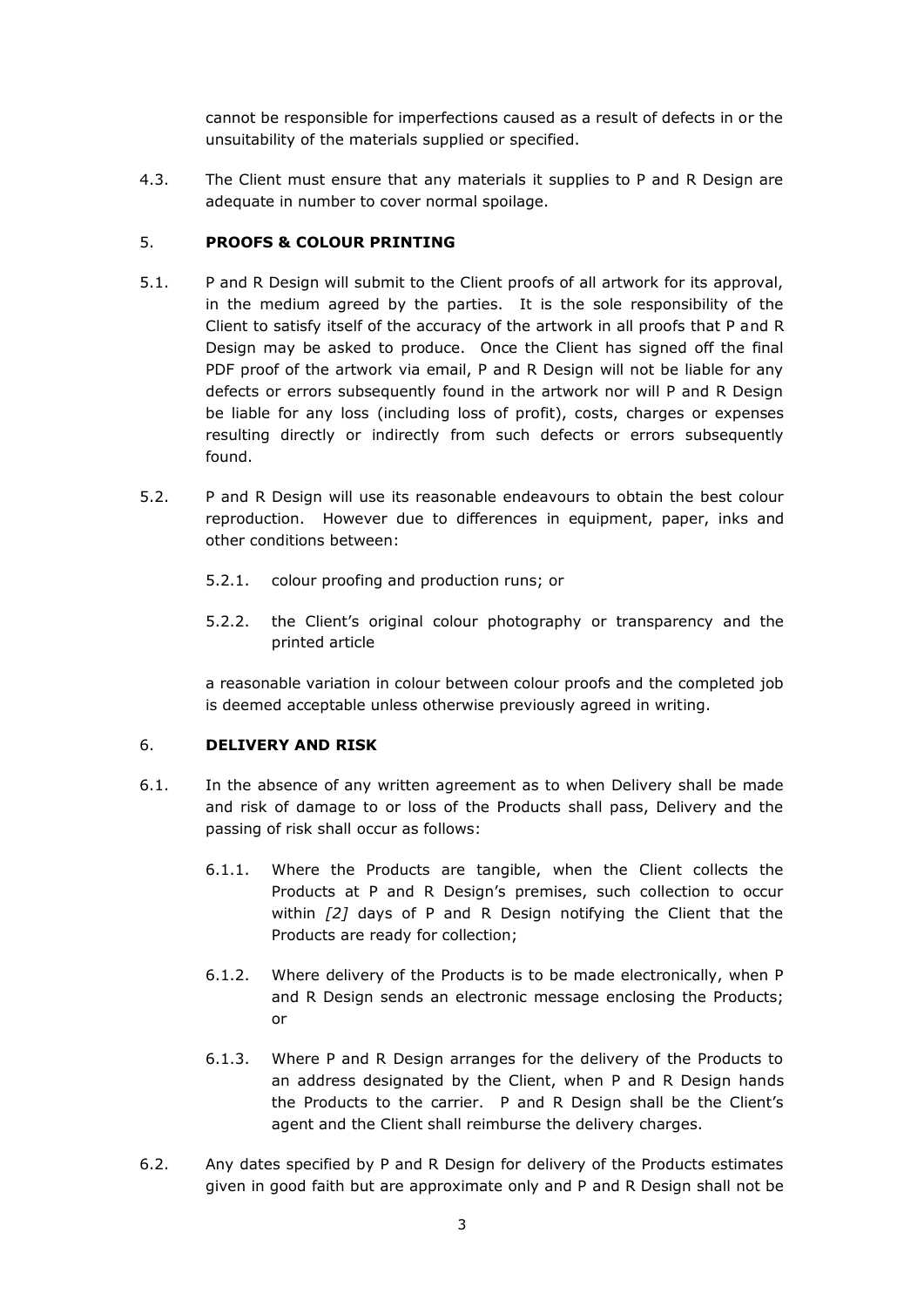liable for any delay in delivery of the Products howsoever caused. If no dates are so specified, delivery will be within a reasonable time. Time for delivery shall not be of the essence of the Contract unless previously agreed by P and R Design in writing.

- 6.3. The Products may be delivered by P and R Design in advance of the quoted delivery date on giving reasonable notice to the Client.
- 6.4. Late delivery of the Products does not entitle the Client to reject the Products, terminate the Contract or withhold payment of any part of the Contract price.
- 6.5. Where the Products are to be delivered in instalments, each delivery shall constitute a separate contract and failure by P and R Design to deliver any one or more of the instalments in accordance with these Conditions or any claim by the Client in respect of any one or more instalments shall not entitle the Client to treat the Contract as a whole as repudiated.
- 6.6. If the Client fails to take delivery of the Products or fails to give P and R Design adequate delivery instructions at the time stated for delivery (otherwise than by reason of any cause beyond the Client's reasonable control or by reason of P and R Design's fault) then:
	- 6.6.1. risk in the Products will pass to the Client (including for loss or damage caused by P and R Design's negligence);
	- 6.6.2. the Products will be deemed to have been delivered;
	- 6.6.3. P and R Design may store tangible Products until actual delivery and charge the Client for the reasonable costs (including insurance) of storage.
- 6.7. Whilst P and R Design will use reasonable endeavours to deliver the correct quantity of Products, P and R Design reserves the right to deliver up to *[10]* per cent more or less than the quantity ordered without any adjustment in the price, and the quantity so delivered shall be deemed to be the quantity ordered.

#### 7. **PRICE AND PAYMENT**

- 7.1. The Client shall pay the price for the Products and any additional charges together with any applicable Value Added Tax in full without set off or deduction within 30 days of the date of the invoice. Time for payment shall be of the essence. No payment shall be deemed to have been received until P and R Design has received cleared funds.
- 7.2. Unless otherwise agreed in writing, P and R Design may invoice the Client for the price of the Products on or at any time after delivery of the Products. However, where the Products are to be collected by the Client or the Client wrongfully fails to take delivery of the Products, P and R Design shall be entitled to invoice the Client for the price at any time after P and R Design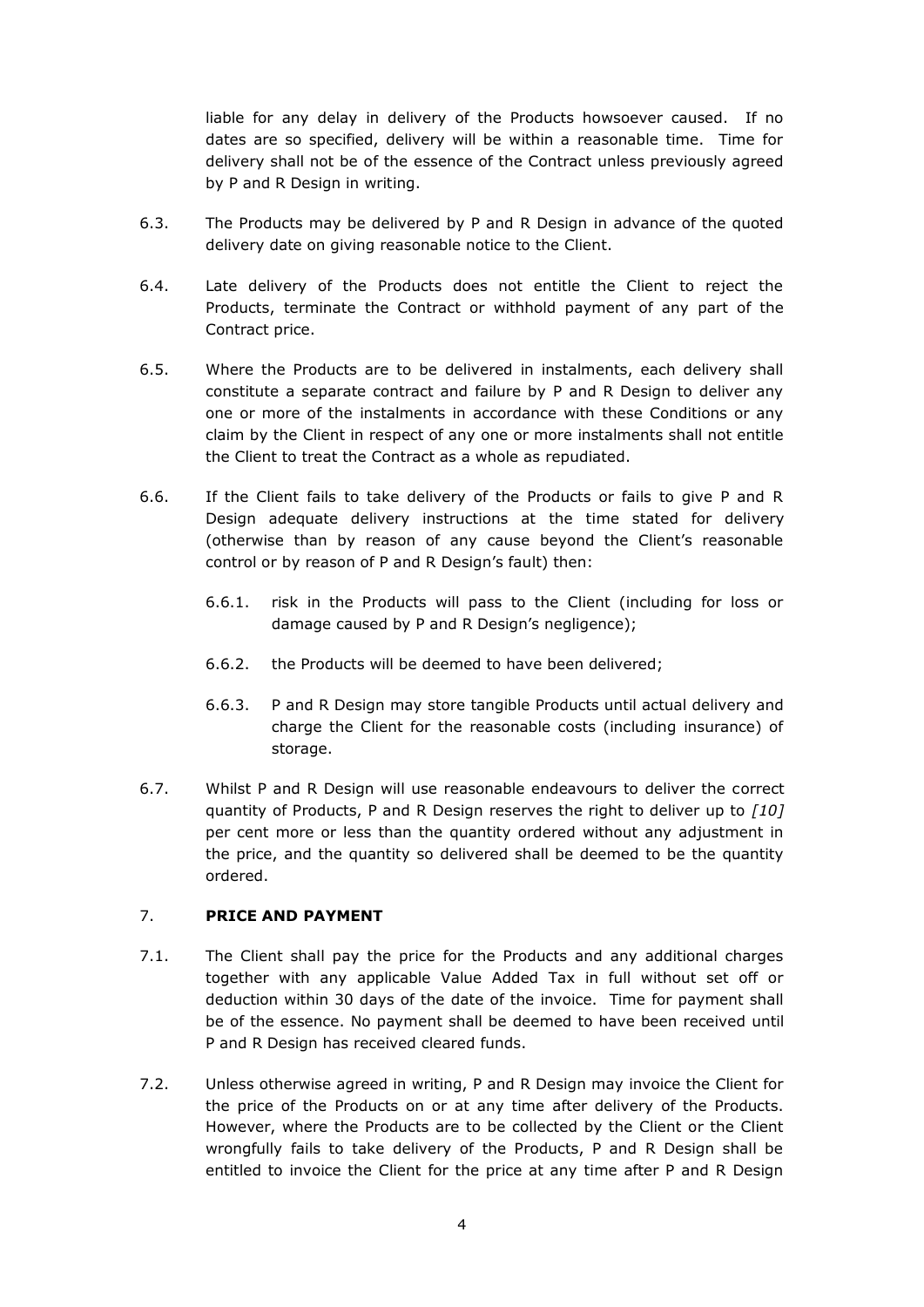has notified the Client that the Products are ready for collection or (as the case may be) P and R Design has tendered delivery of the Products.

- 7.3. If the Client fails to make any payment on the due date then, without limiting any other right or remedy available to P and R Design, P and R Design may do any or all of the following:
	- 7.3.1. cancel the Contract or suspend any further deliveries to the Client;
	- 7.3.2. reserve the right to claim interest under the Late Payment of Commercial Debts (Interest) Act 1998;
	- 7.3.3. exercise a general lien on all Products and property of the Client in its possession (whether worked on or not). P and R Design shall also be permitted to dispose of such Products and property, in any way it chooses, after the expiration of *[30]* days notice to so dispose. The proceeds from such a disposal shall be applied to the unpaid debts.
- 7.4. All payments payable to P and R Design under the Contract shall become due immediately upon termination of the Contract despite any other provision.
- 7.5. [Should any dispute arise in connection with the order the Client must immediately inform P and R Design of the nature of the dispute and in any event within 7 days from the date of invoice and shall pay any undisputed portion of the invoice in accordance with clause 9.1.]

# 8. **RESERVATION OF TITLE**

- 8.1. Notwithstanding delivery and the passing of risk in the Products, or any other provision of these Conditions, ownership of the Products and any Intellectual Property Rights in them remains with P and R Design and shall not pass to the Client until P and R Design has received the full price of the Products (in cash or cleared funds) and there is nothing further owing by the Client to P and R Design in respect of other Products supplied by P and R Design. Even though title has not passed P and R Design is entitled to an action on the price.
- 8.2. Until such time as the ownership in the Products passes to the Client, the Client shall:
	- 8.2.1. store tangible Products (at no cost to P and R Design) separately and identifiably apart from any other goods.
	- 8.2.2. deliver the Products to P and R Design if P and R Design so requires and, if the Client fails to do so immediately, P and R Design, its agents and employees shall be permitted to enter on any premises of the Client or any third party where the Products are stored and repossess the Products.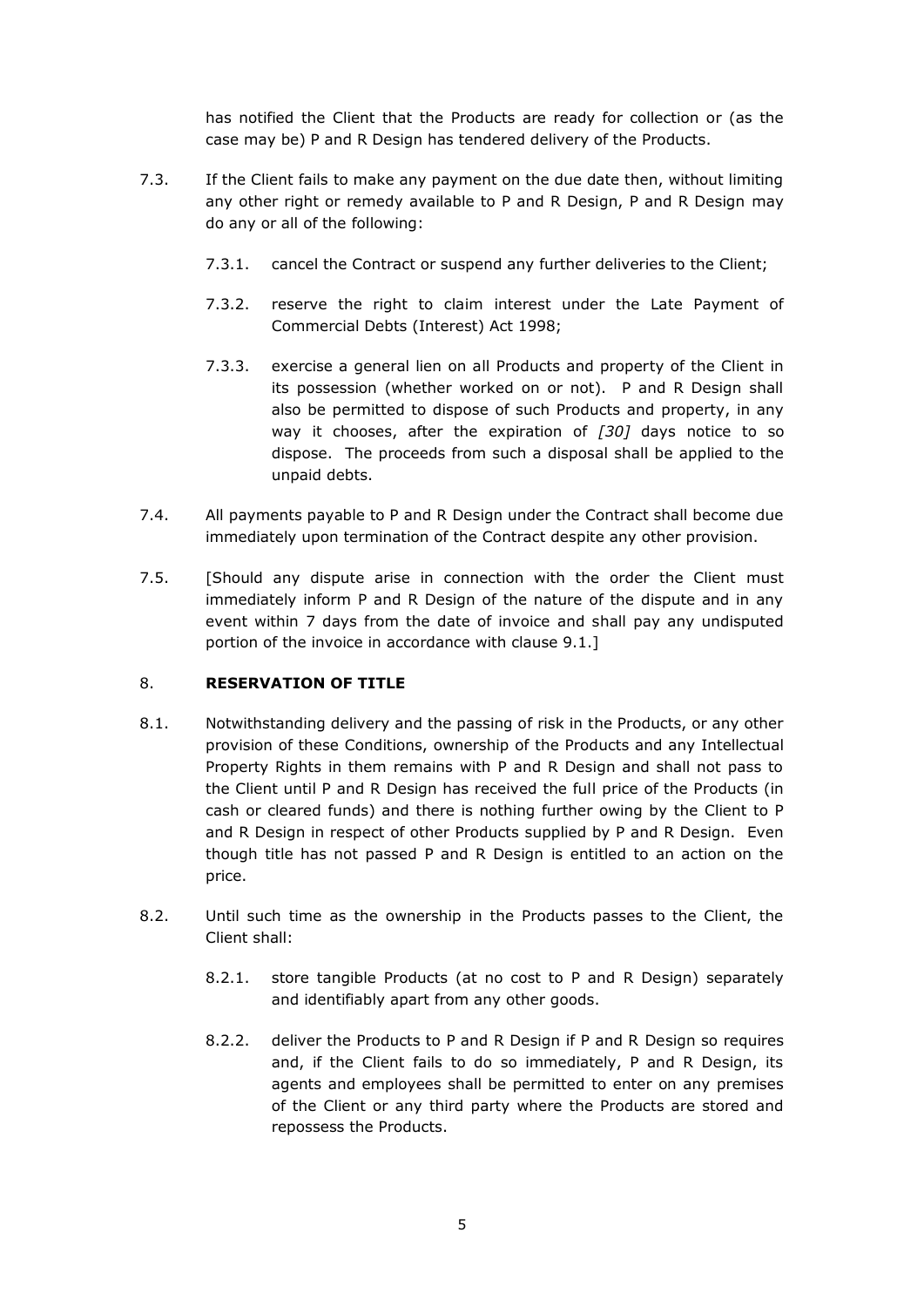- 8.2.3. not assign to any other person any rights arising from a sale of the Products without P and R Design's written consent.
- 8.3. The Client's right to possession of the Products shall terminate immediately if the Client becomes insolvent.

# 9. **PROPERTY OF THE CLIENT**

- 9.1. P and R Design and its agents will take every care when dealing with all property belonging to the Client and all property supplied to P and R Design by or on behalf of the Client. However, it is the Client's responsibility to maintain insurance against theft, damage or loss as P and R Design does not insure the Client's property.
- 9.2. Unless agreed otherwise, all property belonging to the Client and all property supplied to P and R Design by or on behalf of the Client shall be held by P and R Design or its agents at the Client's risk and the Client should insure accordingly.
- 9.3. P and R Design may make a reasonable storage charge if property belonging to the Client and/or property supplied to P and R Design by or on behalf of the Client is not collected from P and R Design once the contract has been completed.

#### 10. **ILLEGAL MATERIAL**

- 10.1. P and R Design may refuse to print any matter that it believes to be or is likely to be obscene, of an illegal or libellous nature or an infringement of the proprietary or other rights of any third party. P and R Design reserves the right not to print any matter which it considers to be prejudicial or detrimental to the good of its business. In neither event shall P and R Design be in breach of its obligations and shall be entitled to be paid for the work it has done and an amount to compensate it for the remainder of the contract as well as any costs it has incurred.
- 10.2. The Client shall indemnify P and R Design against all claims, legal or other costs and expenses it has to pay due to any obscene, libellous matter or infringement of copyright, patent, design or any other proprietary or personal rights in any Products produced for the Client.

#### 11. **INTELLECTUAL PROPERTY RIGHTS**

- 11.1. All new copyright works created by P and R Design in the design or development of the Products will vest in P and R Design who will assign the copyright when it has been paid in full all sums due or payable under the Contract. In the meantime the Client has a licence to use but not to reproduce or copy the Products or artwork.
- 11.2. *[Unless otherwise agreed, all work undertaken by P and R Design will bear the P and R Design logo or imprint. The position of the logo or imprint to be at P and R Design's discretion.]*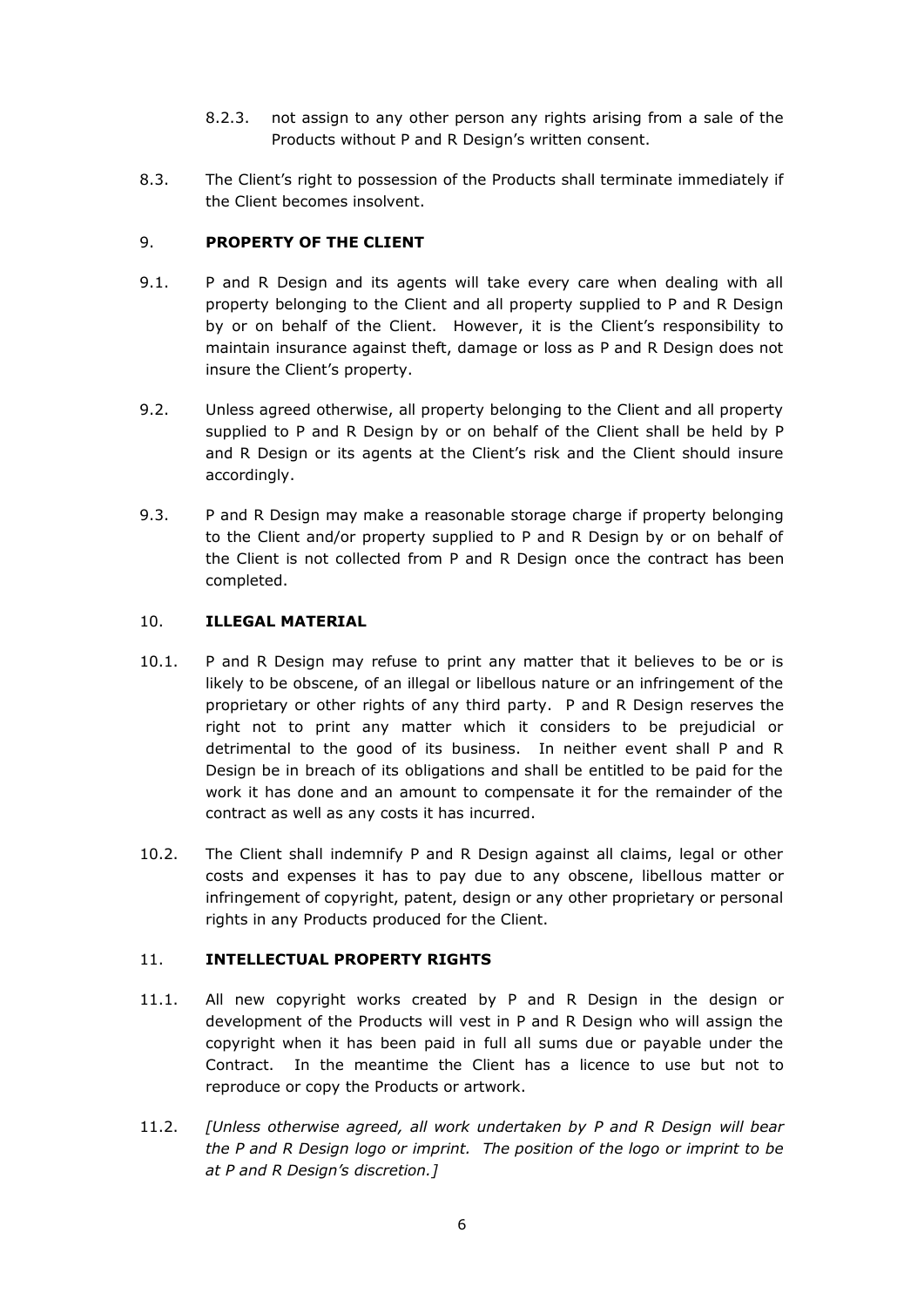# 12. **LIABILITY**

- 12.1. The Client must inspect all Products upon delivery and notify P and R Design of any claim that the Products do not meet the agreed quality, condition or specification (whether or not delivery is refused by the Client) within 5 days from the date of delivery or (where failure was not apparent on reasonable inspection) within a reasonable time after discovery of the defect or failure. If delivery is not refused, and the Client does not notify P and R Design accordingly, the Client shall not be entitled to reject the Products and P and R Design shall have no liability for such defect or failure, and the Client shall be bound to pay the price as if the Products had been delivered in accordance with the Contract.
- 12.2. Where the Client makes a valid claim in respect of any of the Products which is based on a defect in the quality or condition of the Products or their failure to meet specification P and R Design shall be entitled to rectify the defect by replacing or reworking the Products (or the part in question) free of charge or, at P and R Design's sole discretion, refund to the Client the price of the Products (or a proportionate part of the price), in which case P and R Design shall have no further liability to the Client.
- 12.3. P and R Design shall not be liable to the Client for loss of profit, loss of business or anticipated savings nor for any indirect, special or consequential loss or damage, costs, expenses or other claims for compensation whatsoever (whether caused by the negligence of P and R Design, its employees or agents or otherwise) which arise out of or in connection with the supply of the Products (including any delay in supplying or any failure to supply the Products in accordance with the Contract at all) or their use or resale by the Client.
- 12.4. In no circumstances will P and R Design's liability under or in connection with the Contract exceed 125 per cent of the invoice value.

# 13. **FORCE MAJEURE**

- 13.1. P and R Design reserves the right and shall not be liable to the Client if it has to defer the date of delivery or cancel the Contract or reduce the volume of the Products ordered by the Client (without liability to the Client) or if it is prevented from or delayed in the carrying on of its business due to circumstances beyond the reasonable control of P and R Design including, without limitation:
	- 13.1.1. Acts of God, explosion, flood, tempest, fire or accident;
	- 13.1.2. War or threat of war, sabotage, insurrection, civil disturbance or requisition;
	- 13.1.3. Acts, restrictions, regulations, bye-laws, prohibitions or measures of any kind on the part of any governmental, parliamentary or local authority;